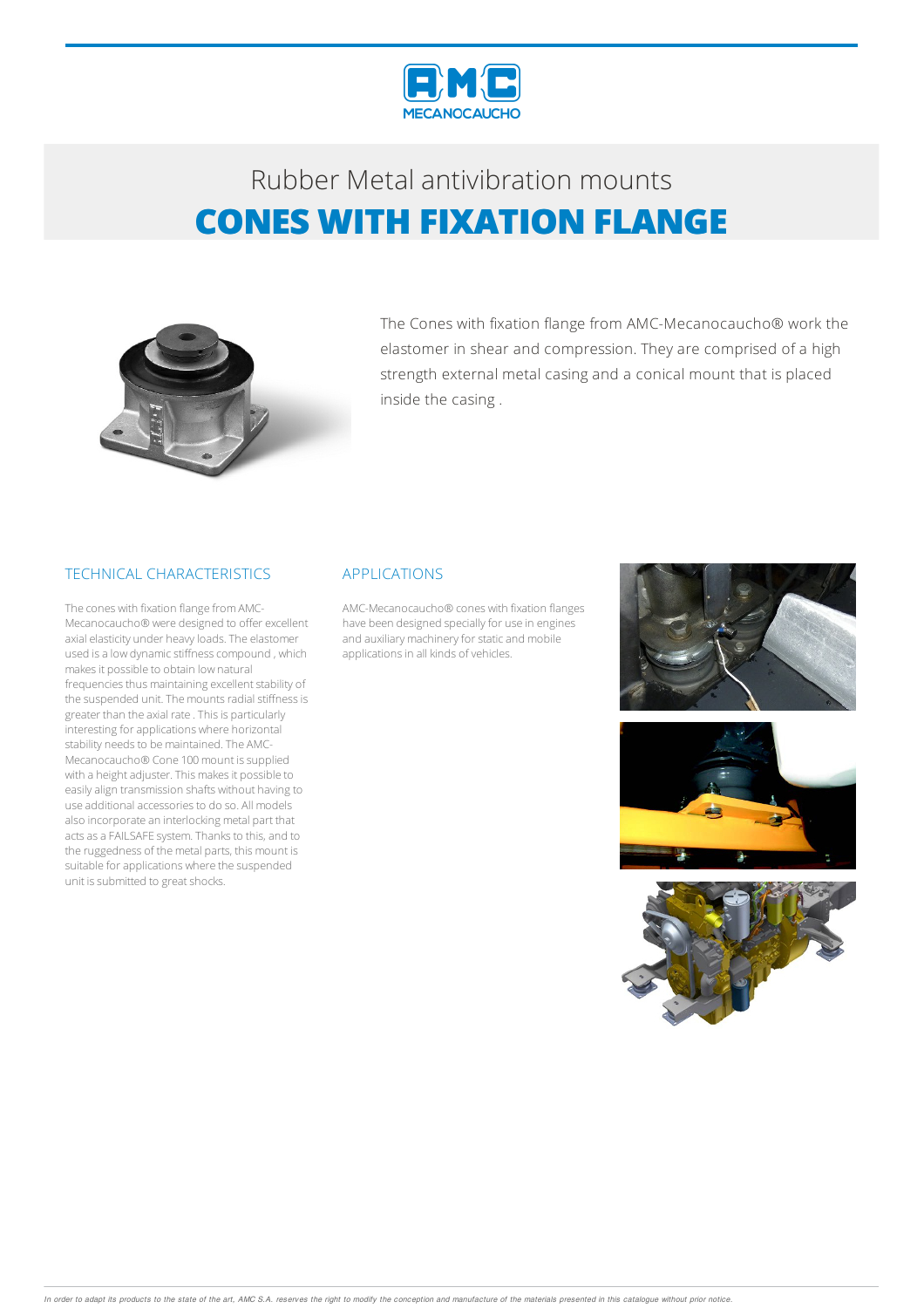

DRAWINGS



| <b>Type</b>     | <b>Weight</b><br>$(g\bar{r})$ | Load<br>(kg.) | <b>Shore</b>                                                 | Code   |        |
|-----------------|-------------------------------|---------------|--------------------------------------------------------------|--------|--------|
| Cone 50 M16x2   | 1600                          | 120           | 40 Sh                                                        | 137085 |        |
|                 |                               | 170           | 50 Sh                                                        | 137086 |        |
|                 |                               | 250           | 60 Sh                                                        | 137087 |        |
|                 |                               | 300           | 70 Sh<br>120<br>170<br>250<br>300<br>40 Sh<br>50 Sh<br>60 Sh | 137088 |        |
|                 | <b>GREEN</b>                  |               |                                                              | 40 Sh  | 137231 |
|                 |                               |               |                                                              | 50 Sh  | 137233 |
| Cone 50 M16x1,5 |                               | 1600          |                                                              | 60 Sh  | 137235 |
|                 |                               |               |                                                              | 70 Sh  | 137237 |
| Cone 51 M16x2   | 1750                          | 150           |                                                              | 137095 |        |
|                 |                               | 220           |                                                              | 137096 |        |
|                 |                               | 320           |                                                              | 137097 |        |
|                 |                               | 420           | 70 Sh                                                        | 137098 |        |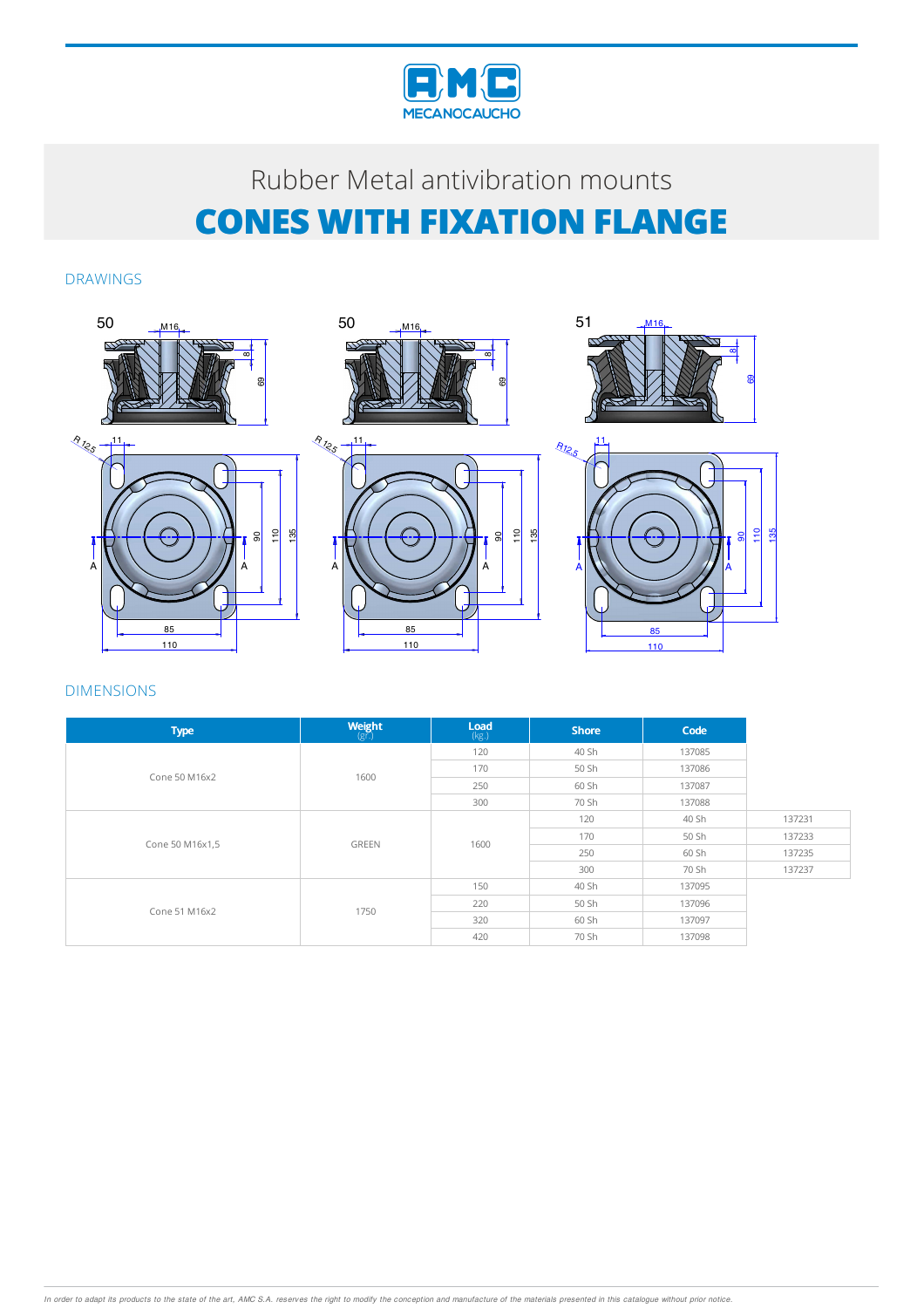

### DRAWINGS









| <b>Type</b>     | Weight<br>$(g\bar{r})$           | Load<br>(kg.) | <b>Shore</b> | Code   |
|-----------------|----------------------------------|---------------|--------------|--------|
|                 | 150<br>220<br>1750<br>320<br>420 |               | 40 Sh        | 137241 |
|                 |                                  |               | 50 Sh        | 137243 |
| Cone 51 M16x1,5 |                                  |               | 60 Sh        | 137245 |
|                 |                                  |               | 70 Sh        | 137247 |
| Cone 100 A      | 9626                             | 3750          | 60 Sh        | 137165 |
| Cone 100 B      | 9626                             | 2300          | 50 Sh        | 137157 |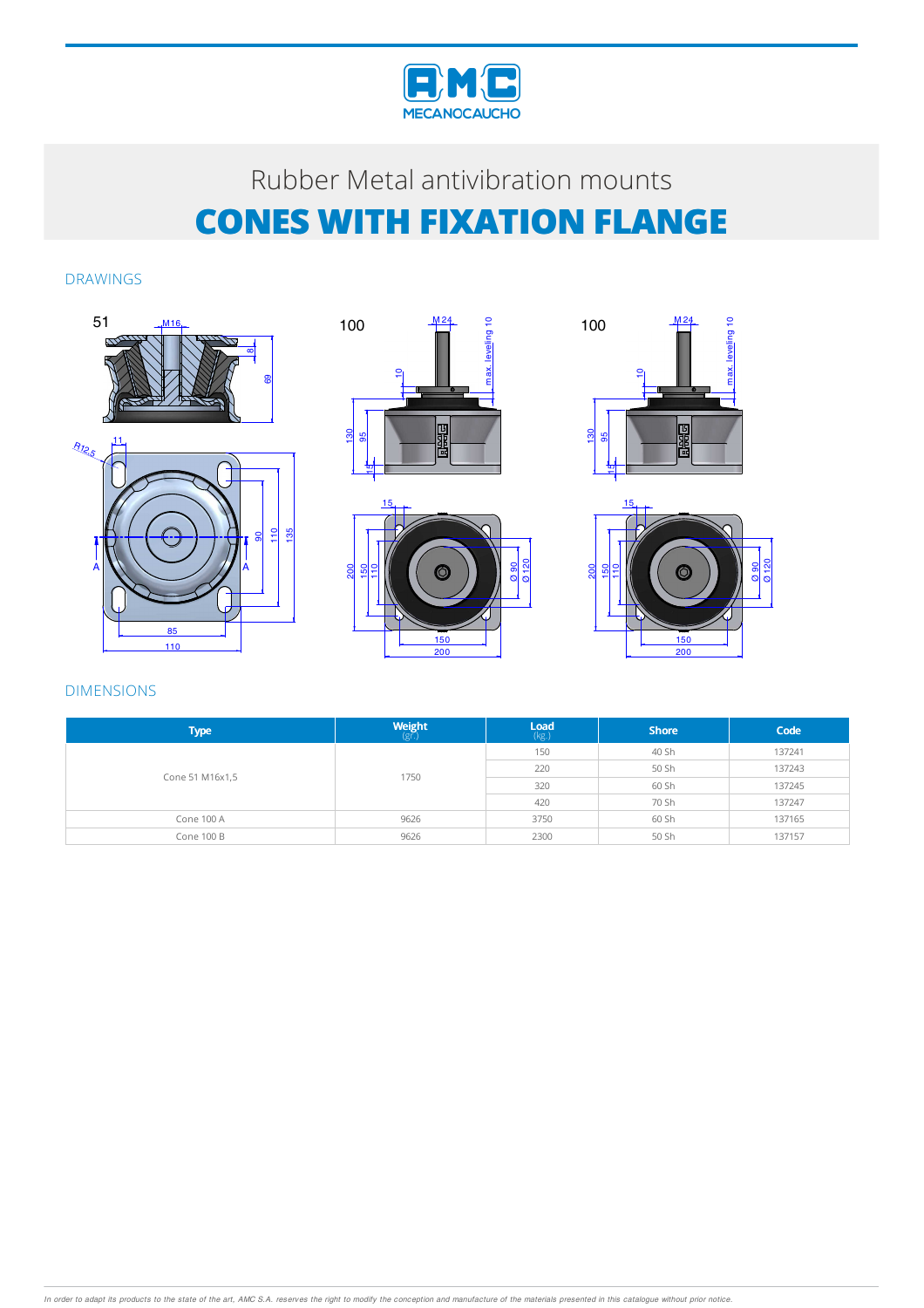

DRAWINGS











| <b>Type</b> | Weight | $\mathsf{Load}$ (kg.) | <b>Shore</b> | Code   |
|-------------|--------|-----------------------|--------------|--------|
| Cone 100 C  | 9626   | 1600                  | 40 Sh        | 137152 |
| Cone 200 A  | 29000  | 8500                  |              | 137810 |
| Cone 200 B  | 29000  | 6500                  |              | 137801 |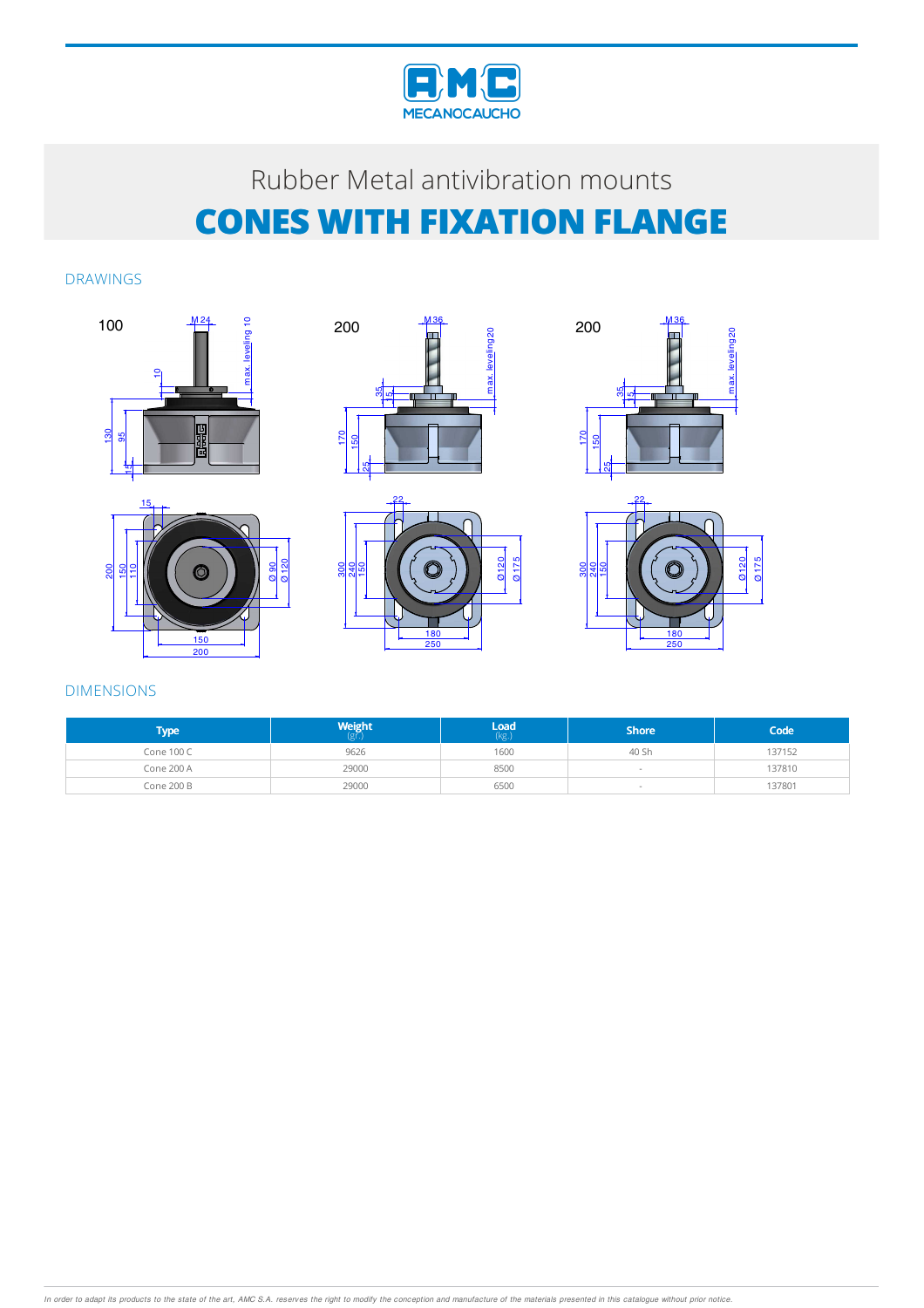

DRAWINGS



| <b>Type</b>     | <b>Weight</b> | load<br>KE. | Shore | Code   |
|-----------------|---------------|-------------|-------|--------|
| <b>Cone 200</b> | 29000         | 3900        |       | 137805 |